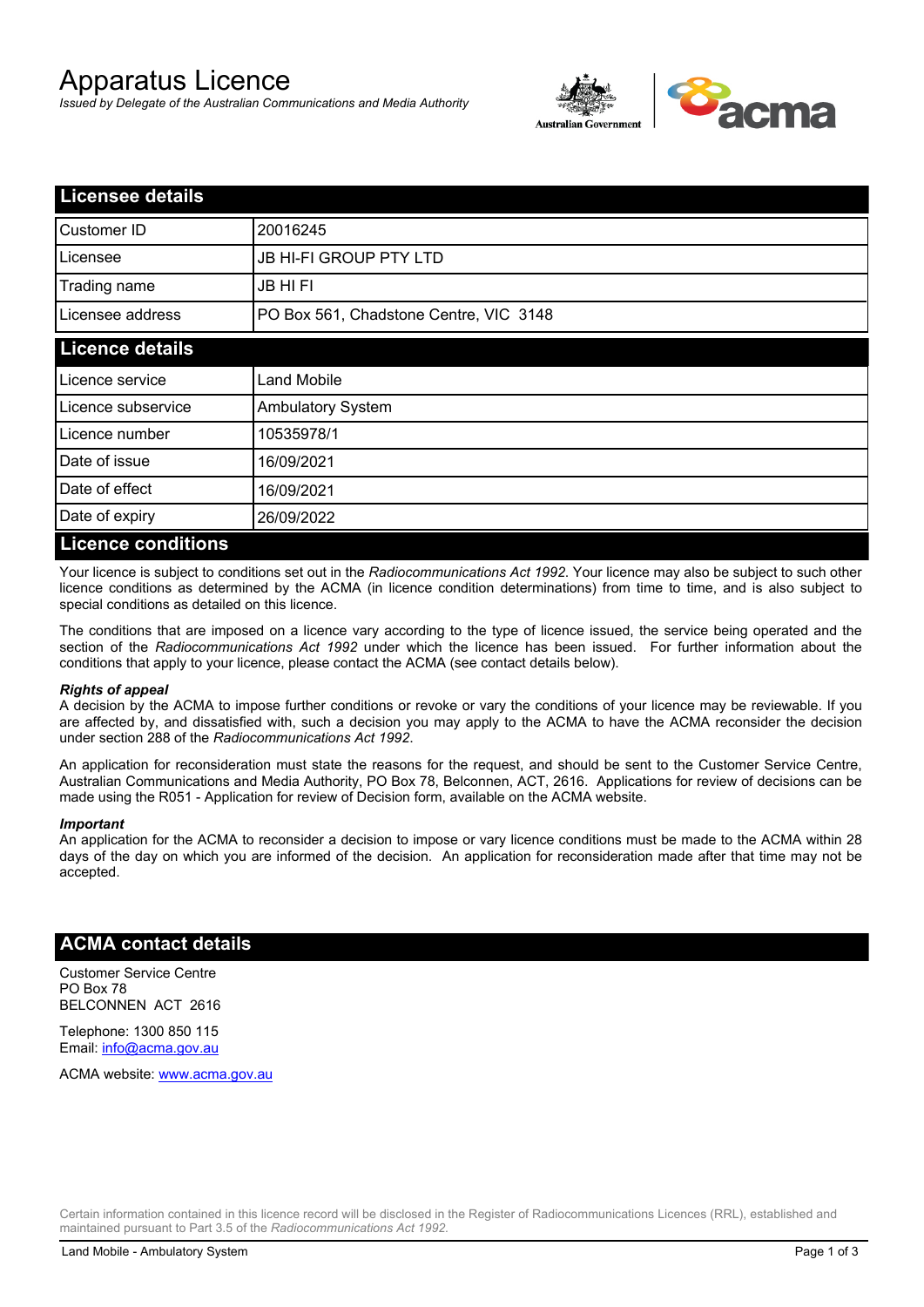# **Advisory Notes applying to licence no.: 10535978/1**

Conditions applicable to the operation of Ambulatory System station(s) authorised under this licence can be found in the Radiocommunications Licence Conditions (Apparatus Licence) Determination and the Radiocommunications Licence Conditions (Land Mobile Licence) Determination. Copies of these determinations are available from the ACMA and from the ACMA home page (www.acma.gov.au).